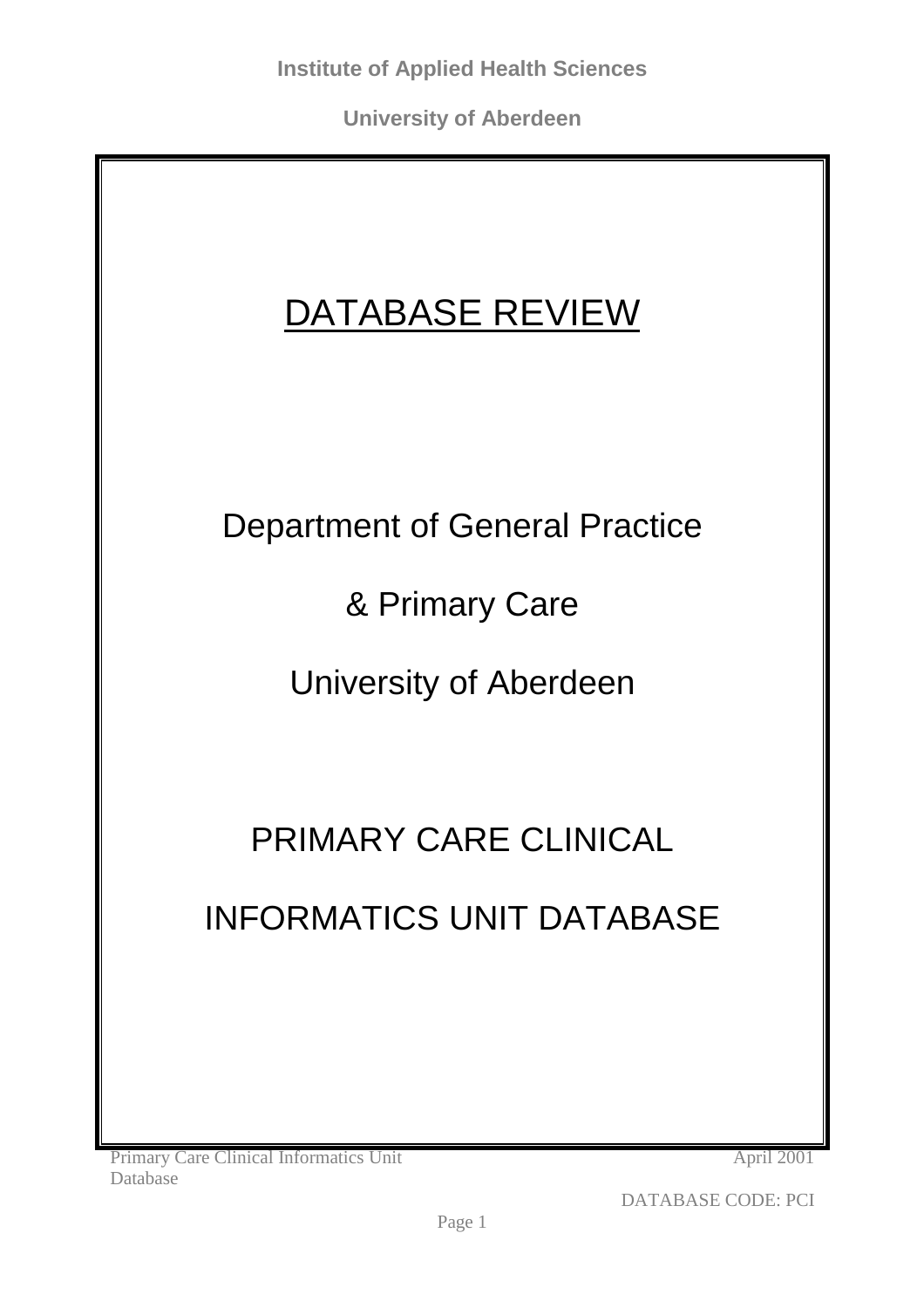## **Institute of Applied Health Sciences**

## **University of Aberdeen**

## **Contents**

| <b>Contents</b>                | $\boldsymbol{2}$        |
|--------------------------------|-------------------------|
| <b>Introduction</b>            | 3                       |
| History                        | 3                       |
| Overview of Database           | 3                       |
| <b>Database Structure</b>      | $\overline{\mathbf{4}}$ |
| <b>Main Table Summary</b>      | 5                       |
| <b>Registration Data</b>       | 5                       |
| <b>Dated Clinical Data</b>     | 5                       |
| <b>Undated Clinical Data</b>   | 5                       |
| Drug Data                      | 5                       |
| Referral Data                  | 5                       |
| <b>Encounter Data</b>          | 5                       |
| <b>Associated Publications</b> | 6                       |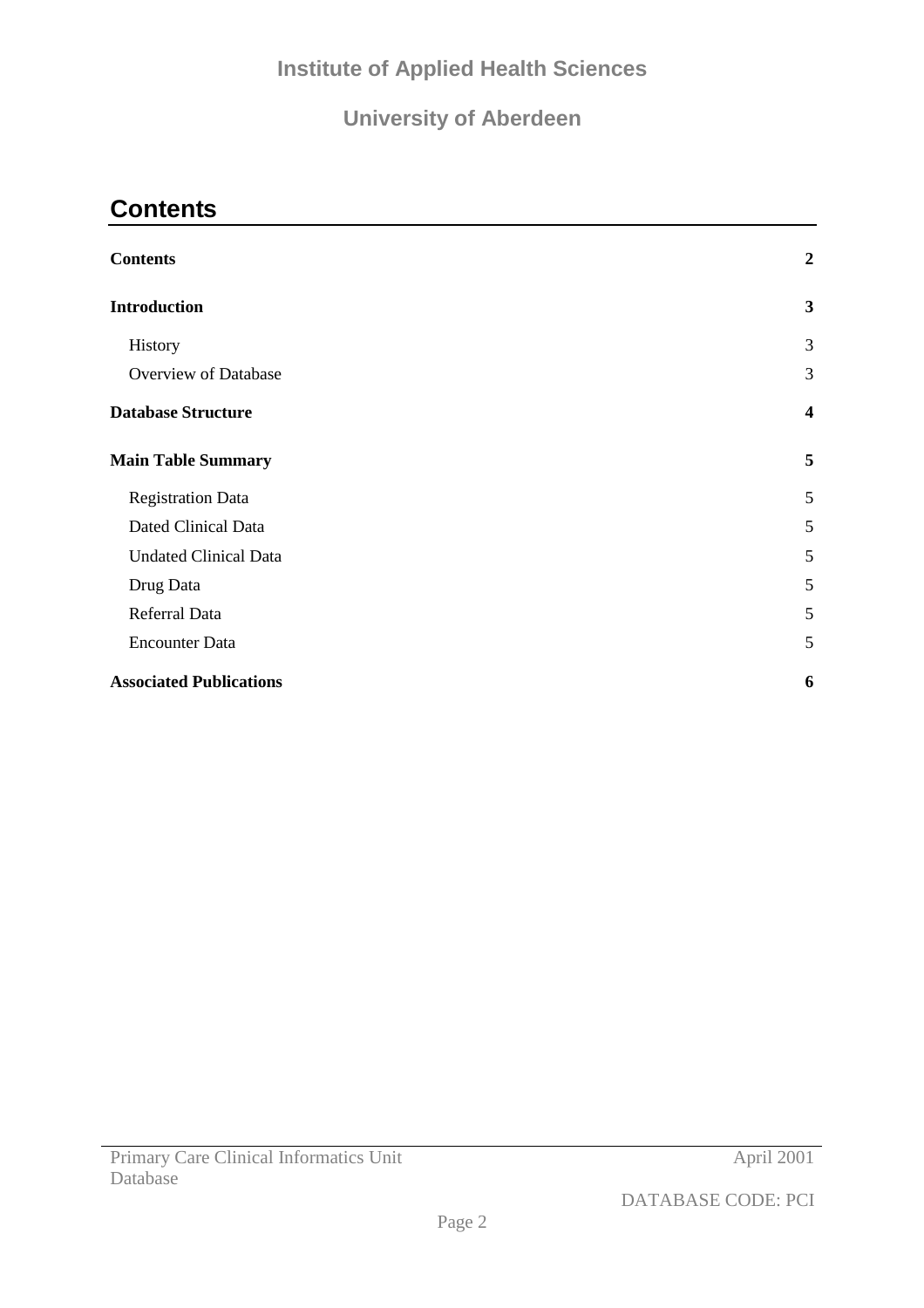## <span id="page-2-0"></span>**Introduction**

#### **History**

The General Practice Administration System for Scotland (**Gpass**) Data Evaluation Project (**GDEP**) was initiated in 1988 in order to extract information from **Gpass** practices and to provide national and individual practice feedback on clinical management of patients and to aid planning for population care. Initially, data was collected from **Gpass** practices via an Electronic Questionaire (**EQ**), but later in 1994, additional software was developed to extract registration data, encounter data, referral data and drug and Read code data expressed as a series of Date, Age, Sex and Postcode (**DASP**) for each drug or Read code found. **DASP** data was used to collect anonymous morbidity and drug data at patient and postcode level for a sub-set of participating practices across Scotland. **DASP** data is anonymous and patients can only be re-identified via their **Gpass** system identifier in the computer of the originating practice. The original **GDEP** project has now evolved to deliver data for the Scottish Programme for Improving Clinical Effectiveness in Primary Care (**SPICE-PC**) under the auspices of the Primary Care Clinical Informatics Unit (**PCCIU**). Similar data sets are extracted for **SPICE-PC**, but the postcode field has been restricted to postcode sector to reduce the possibility of inadvertent patient identification.

#### **Overview of Database**

The Primary Care Clinical Informatics Unit extracts data from **Gpass** in the form of an Electronic Questionaire (EQ). This data is held on a SQL Server Relational Database, within the Department of General Practice and Primary Care at the Foresterhill Health Centre. The database has been developed to receive data downloads from selected **Gpass** practices in the form of **DASP** files containing registration data, patient morbidity summaries for major diseases, health promotion information, and screening, immunisation, prescribing and administrative information for approximately 460 practices (2.8 million patients) across Scotland. This data is used to produce biennial reports on a regional and national basis allowing comparisons between practices and providing feedback to individual practices. The feedback is designed to allow practices to examine clinical behaviour, clinical governance and to identify areas of patient care for further examination and improvement.

Data is extracted for every patient on the **Gpass** database and transferred to SQL tables for analysis. These tables are detailed in the Main Table Definitions Section.

The stored data is suitable for collaborative research and development exercises with academic units throughout Scotland.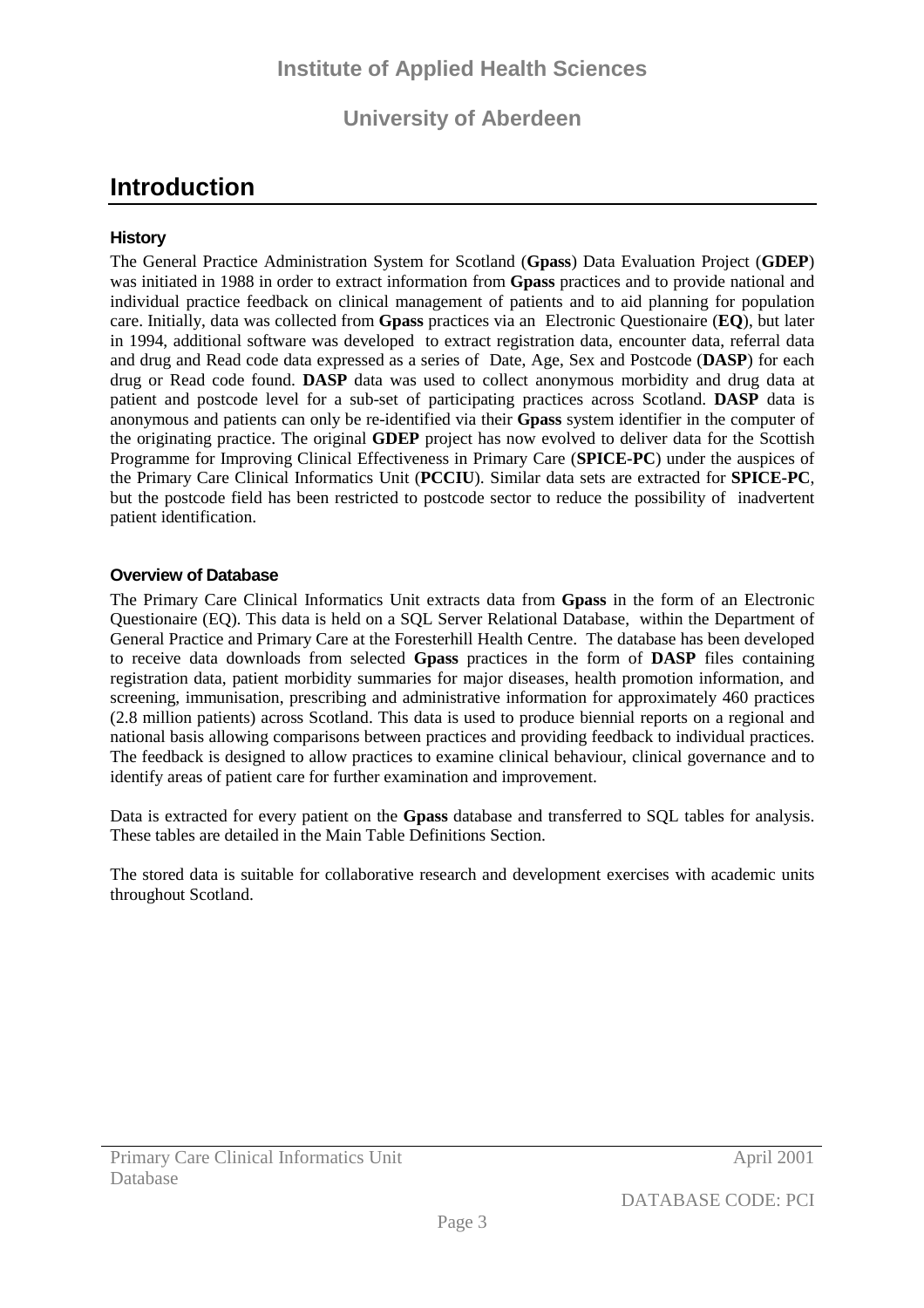## <span id="page-3-0"></span>**Database Structure**

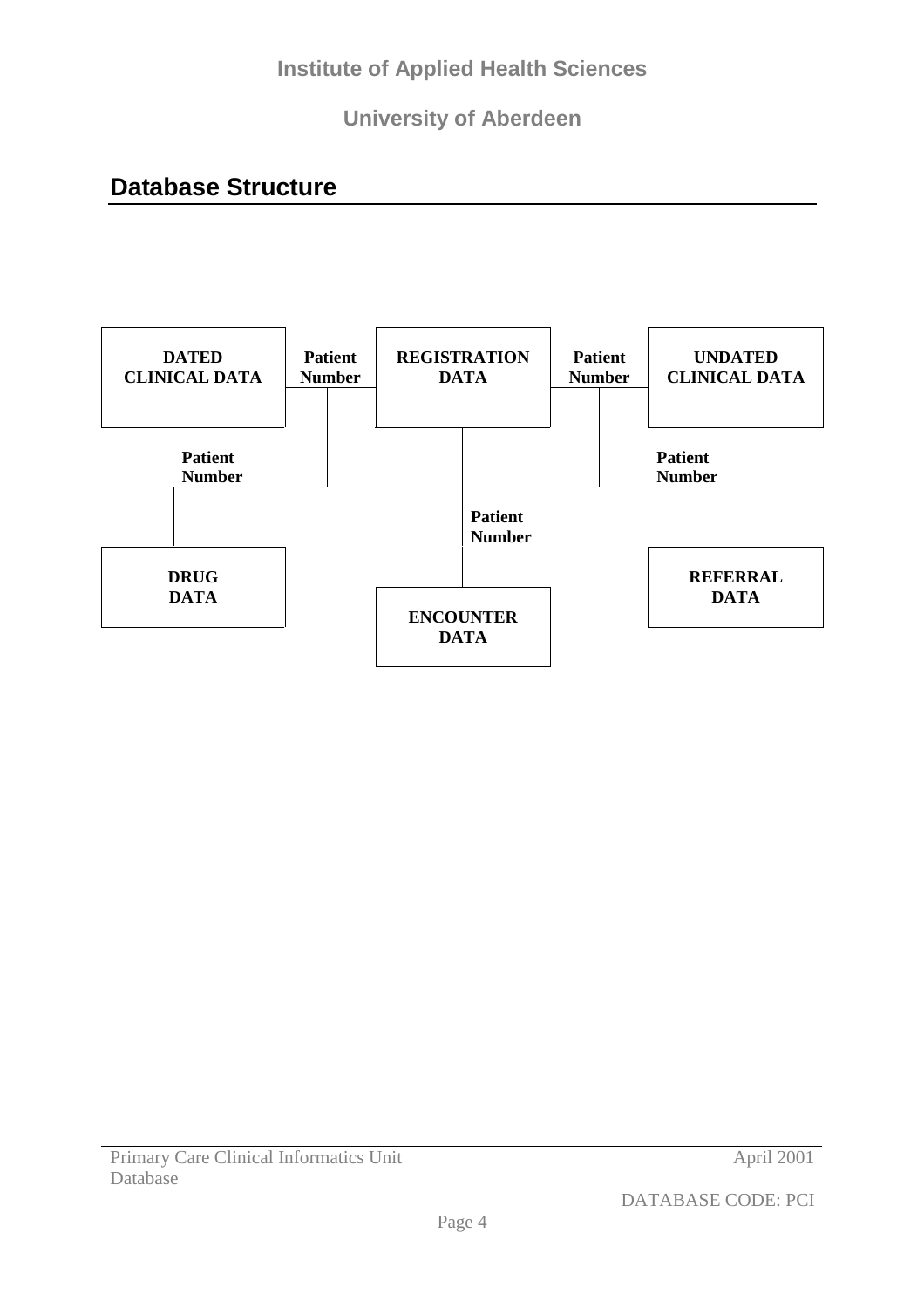## <span id="page-4-0"></span>**Main Table Summary**

#### **Registration Data**

- GPASS Patient Sequence Number
- Date of Birth / Sex / Postcode / Current Status
- Height / Weight / Blood Pressure Readings
- GPASS Doctor Identification / Registered GPASS Doctor

#### **Dated Clinical Data**

- GPASS Patient Sequence Number
- Diagnosis Date
- Clinical Classification / Context
- Patient / Doctor Consultation Number

#### **Undated Clinical Data**

- GPASS Patient Sequence Number
- Clinical Classification / Frequency

#### **Drug Data**

- GPASS Patient Sequence Number
- Drug Name
- Prescription Details / Dates
- Patient / Doctor Consultation Number

#### **Referral Data**

- GPASS Patient Sequence Number
- Doctor Identification Code
- Date and Category of Referral
- Hospital Specialty
- Referral InPatients / OutPatients

#### **Encounter Data**

- GPASS Patient Sequence Number
- Patient / Doctor Consultation Number
- Date and Time of Consultation
- Doctor Responsible for Consultation

Primary Care Clinical Informatics Unit Database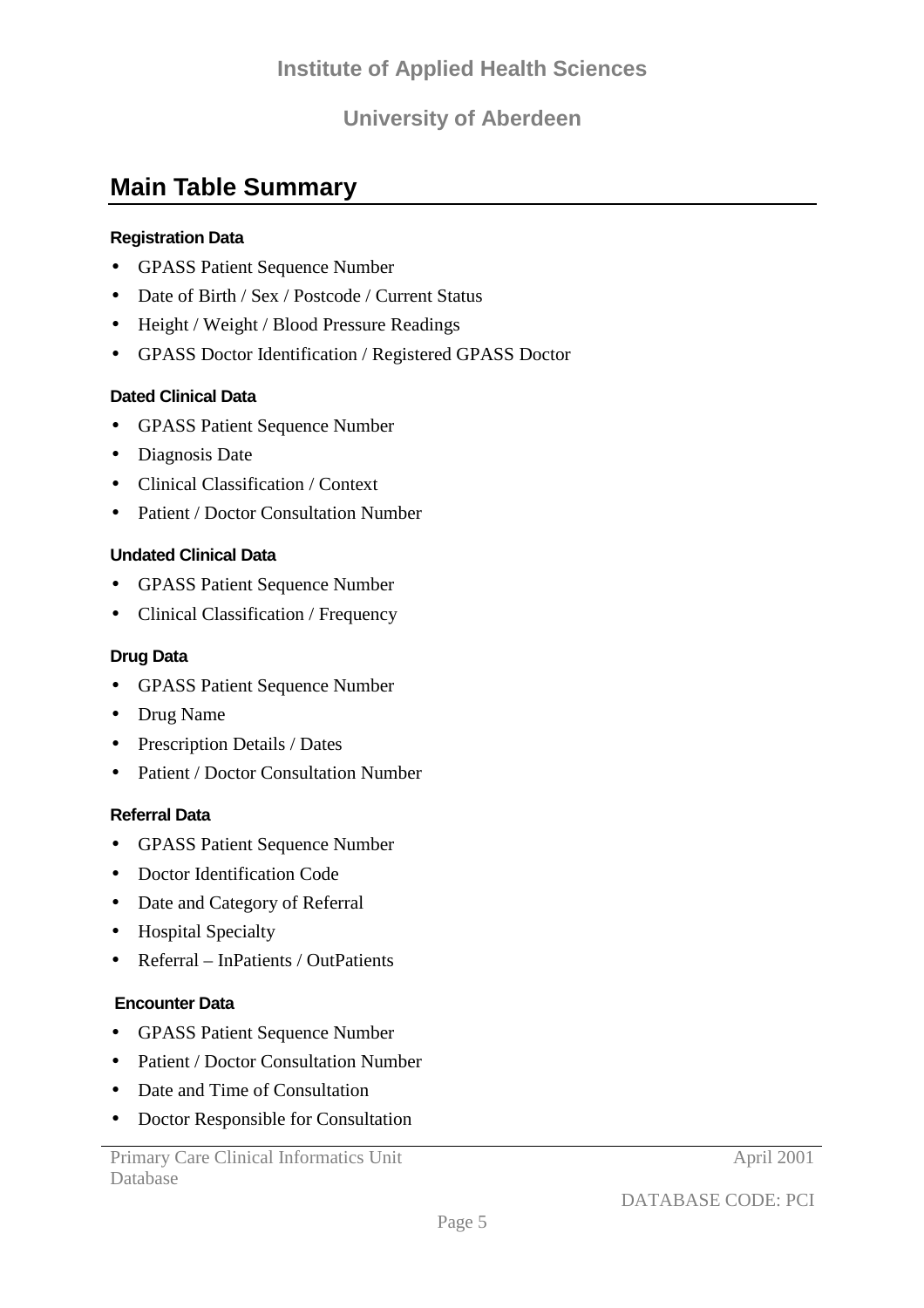## <span id="page-5-0"></span>**Associated Publications**

Taylor MW, Ritchie LD, Taylor RJ et al. General Practice computing in Scotland. *Br Med. J.* 1990, **300:** 170-2

Taylor MW, Ritchie LD, Taylor RJ. Complete audit of practice computer databases the megapractice. *Br Med. J.* 1990, **301:** 181

Ritchie LD, Watt A, Taylor MW. Computer databases in General Practice *Br Med. J.* 1991, **302:** 108

Taylor MW, Milne RM, Duncan R.. The state of general practice computing in Scotland and the characteristics of computerised practices – A survey of 948 practices. *Health Bulletin (Edinburgh)* 1991, **49:** 245-53

Milne RM, Taylor MW, Duncan R. An assessment of computing activity by Gpass users in Scottish general practice. *Health Bulletin (Edinburgh)* 1991, **49:** 151-60

Taylor MW, Milne RM, Duncan R, MacDonald I. The National use of an Electronic Questionaire to interrogate General Practice based computer data sets.

*Proceedings of the Annual Conference of the Primary Health Care Specialist Group of the British Computer Society, Gateshead* 1991, 94-102

Taylor MW, Milne RM, Taylor RJ, Duncan R, MacDonald I. The state of general practice computing in Scotland and the characteristics of computerised practices – a survey of 963 practices. Department of General Practice, Aberdeen 1992

Ritchie LD, Taylor MW, Milne RM, Duncan R. Computer virus infection : a new public health hazard. *The Lancet* 1992, (letter)

Duncan R. The electronic questionaire – a software utility for both practice audit and National epidemiological studies. *Primary Health Care Specialist Group Journal* 1992, 20-22

Henderson BS, Taylor MW, Milne RJ, Begg A, McEwan S, Irving M. Health promotion and the use of Gpass in Scotland. *Health Bulletin (Edinburgh)* 1995, **53:** 253-60 Henderson BS, Taylor MW, Milne RM, Taylor RJ, Ritchie LD, Begg A, McEwan S. General practice blood pressure recording in Scotland : variations in the classification of hypertension. *Scot Med. J.* 1996, 108-9

Primary Care Clinical Informatics Unit Database